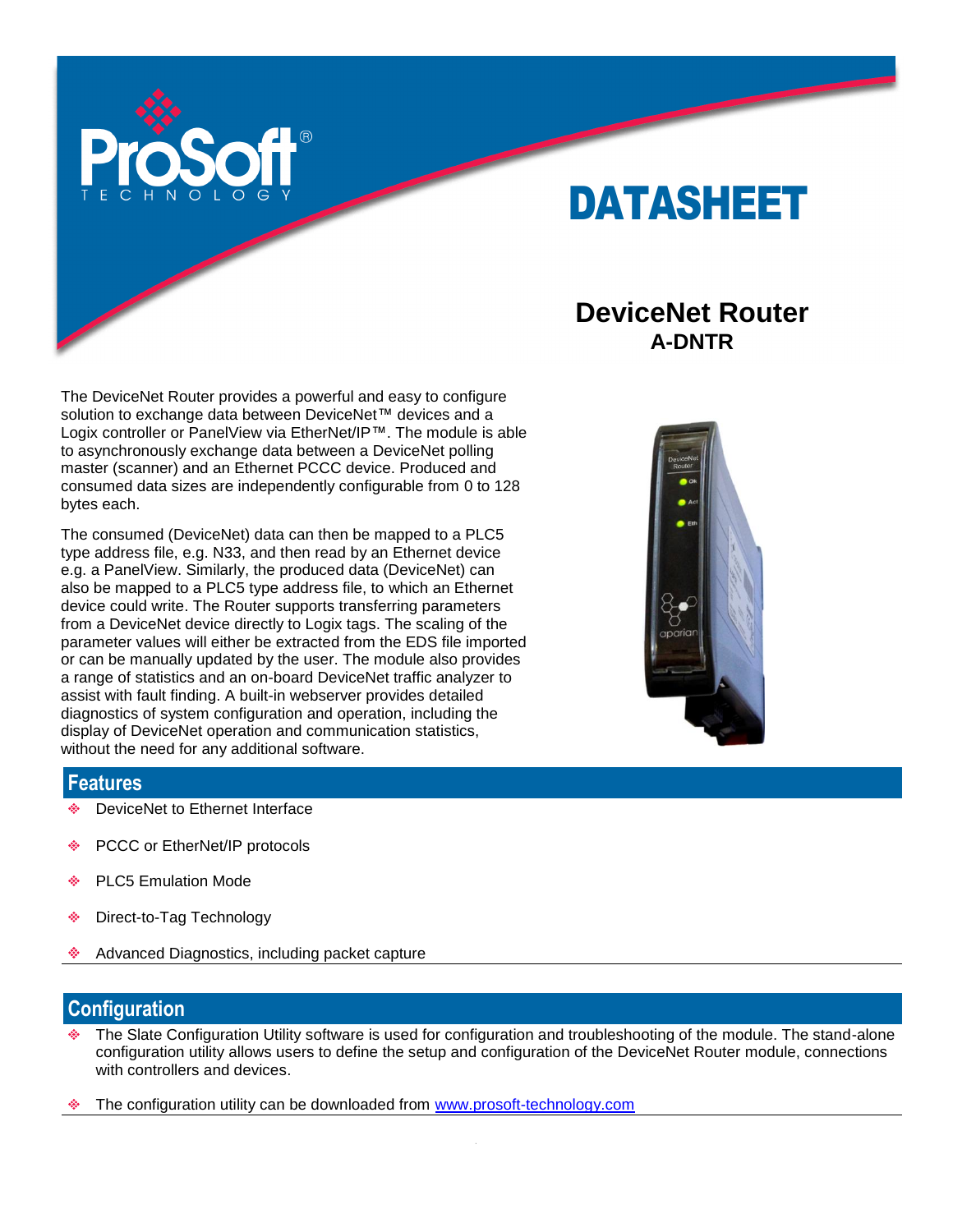In this example, the DeviceNet Router acts as a DeviceNet slave device. The DeviceNet Router provides the PanelView data access to the PLC5's DeviceNet scanner module (SDN).



**Figure 1 - Example of a typical network setup in PLC Emulation mode**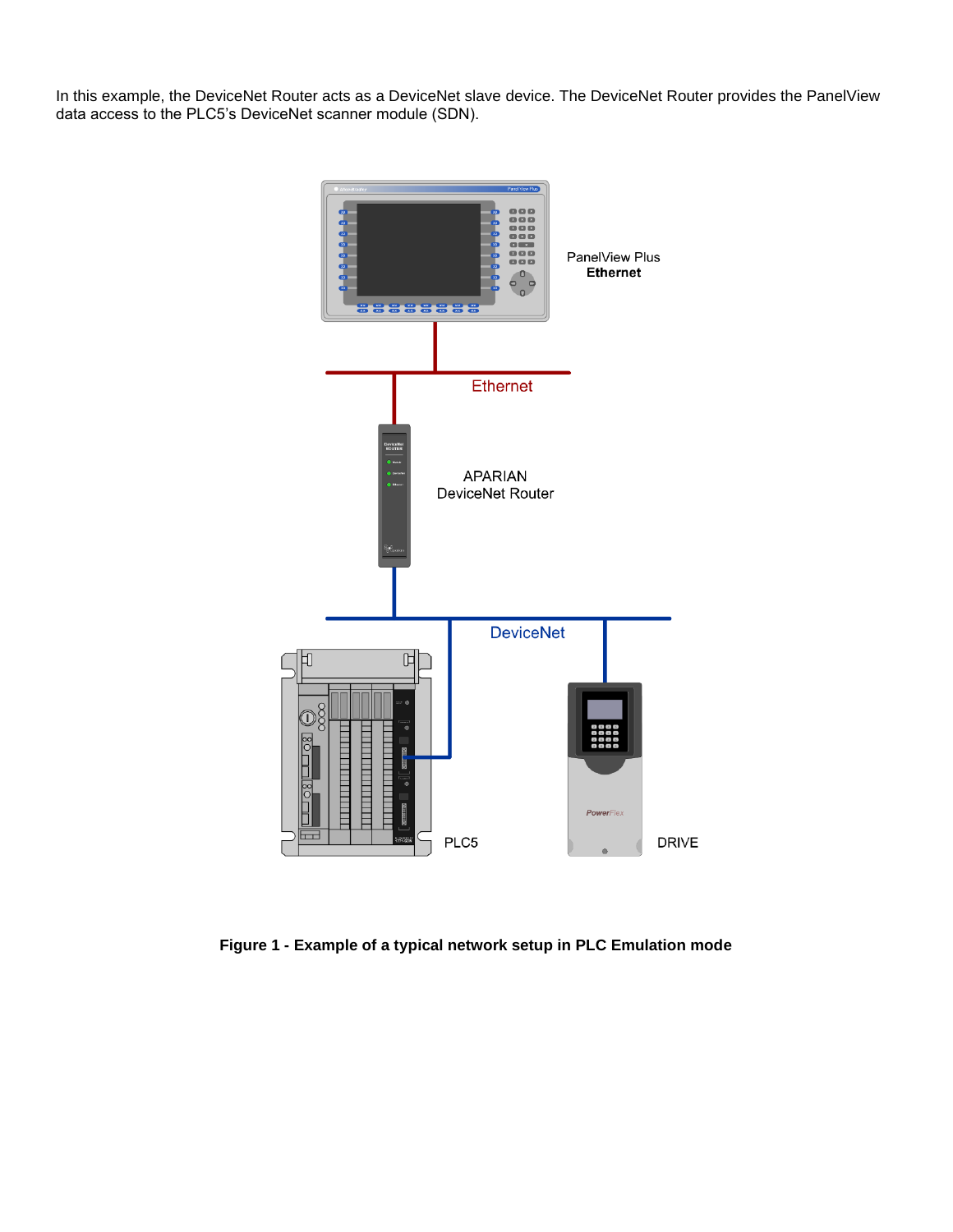In the next example, the DeviceNet Router is used to extract parameters from various DeviceNet devices (running in conjunction with the DeviceNet Scanner – e.g. DNB).



**Figure 2 - Example of a typical network setup in Scheduled Parameter Mode**